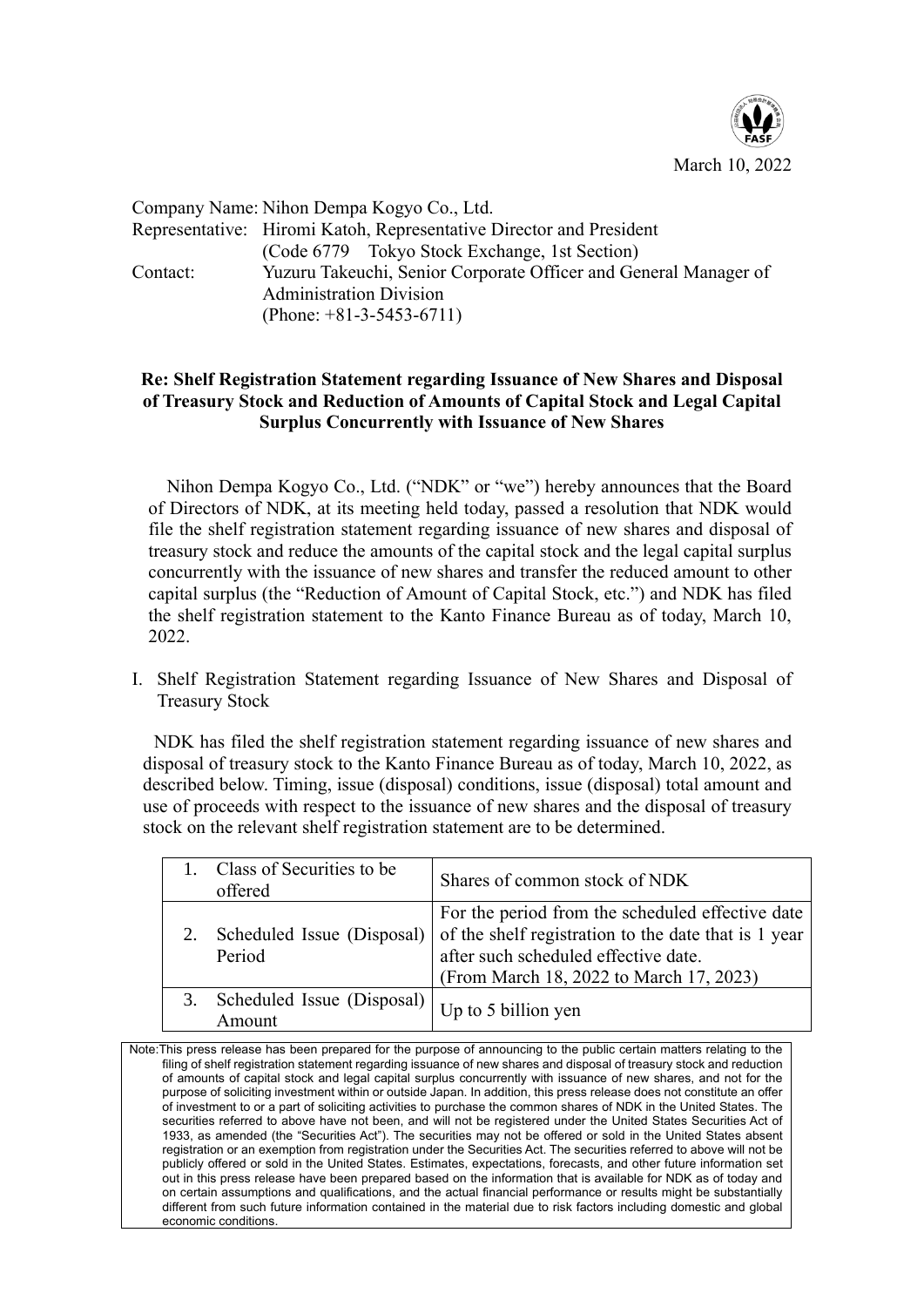| 4. Offering Method | To be determined                                                                                                                         |
|--------------------|------------------------------------------------------------------------------------------------------------------------------------------|
| 5. Use of Proceeds | Proceeds from an offering related to the shelf<br>registration will be allocated to the capital<br>expenditures and the working capital. |

- II. Reduction of Amounts of Capital Stock and Legal Capital Surplus Concurrently with Issuance of New Shares
	- 1. Purpose of the Reduction of Amount of Capital Stock, etc.

For contemplating to maintain stable dividends after the Capital Increase (as defined below) and the acquisition of the Class A Shares, NDK decided, with respect to both the Capital Increase through Public Offering (as defined below) and the Capital Increase through Third-Party Allotment (as defined below), and in conjunction with the issuance of new shares, to reduce the full amounts in respect of the capital stock and legal capital surplus, respectively, which are to be increased by the issuance of new shares, and transfer such amounts to other capital surplus (the reduction of the amounts in respect of the capital stock and legal capital surplus which are to be increased by the Capital Increase through Public Offering shall be hereinafter referred to as the "Reduction of Amount of Capital Stock, etc. corresponding to Capital Increase through Public Offering"; and the reduction of the amounts in respect of the capital stock and legal capital surplus which are to be increased by the Capital Increase through Third Party Allotment shall be hereinafter referred to as the "Reduction of Amount of Capital Stock, etc. corresponding to Capital Increase through Third Party Allotment").

The issuance of new shares through the public offering shall be hereinafter referred to as "Capital Increase through Public Offering"; and together with the disposal of treasury stock through the public offering, the "Capital Increase, etc. through Public Offering." In addition, the issuance of new shares through a third party allotment in which the newly issued shares will be allotted to the lead underwriter for the Capital Increase, etc. through Public Offering (granting and exercise of the so-called Green Shoe Option) shall be hereinafter referred to as the "Capital Increase through Third-Party Allotment"; and together with the Capital Increase, etc. through Public Offering, the "Capital Increase."

2. Detail of the Reduction of Amount of Capital Stock, etc.

.

- (1) Amount of capital stock and legal capital surplus to be reduced
	- (i) Reduction of Amount of Capital Stock, etc. corresponding to Capital Increase through Public Offering

Out of the amount of the capital stock increased by the Capital Increase through Public Offering, NDK will reduce 2.5 billion yen and will transfer the full

Note:This press release has been prepared for the purpose of announcing to the public certain matters relating to the filing of shelf registration statement regarding issuance of new shares and disposal of treasury stock and reduction of amounts of capital stock and legal capital surplus concurrently with issuance of new shares, and not for the purpose of soliciting investment within or outside Japan. In addition, this press release does not constitute an offer of investment to or a part of soliciting activities to purchase the common shares of NDK in the United States. The securities referred to above have not been, and will not be registered under the United States Securities Act of 1933, as amended (the "Securities Act"). The securities may not be offered or sold in the United States absent registration or an exemption from registration under the Securities Act. The securities referred to above will not be publicly offered or sold in the United States. Estimates, expectations, forecasts, and other future information set out in this press release have been prepared based on the information that is available for NDK as of today and on certain assumptions and qualifications, and the actual financial performance or results might be substantially different from such future information contained in the material due to risk factors including domestic and global economic conditions.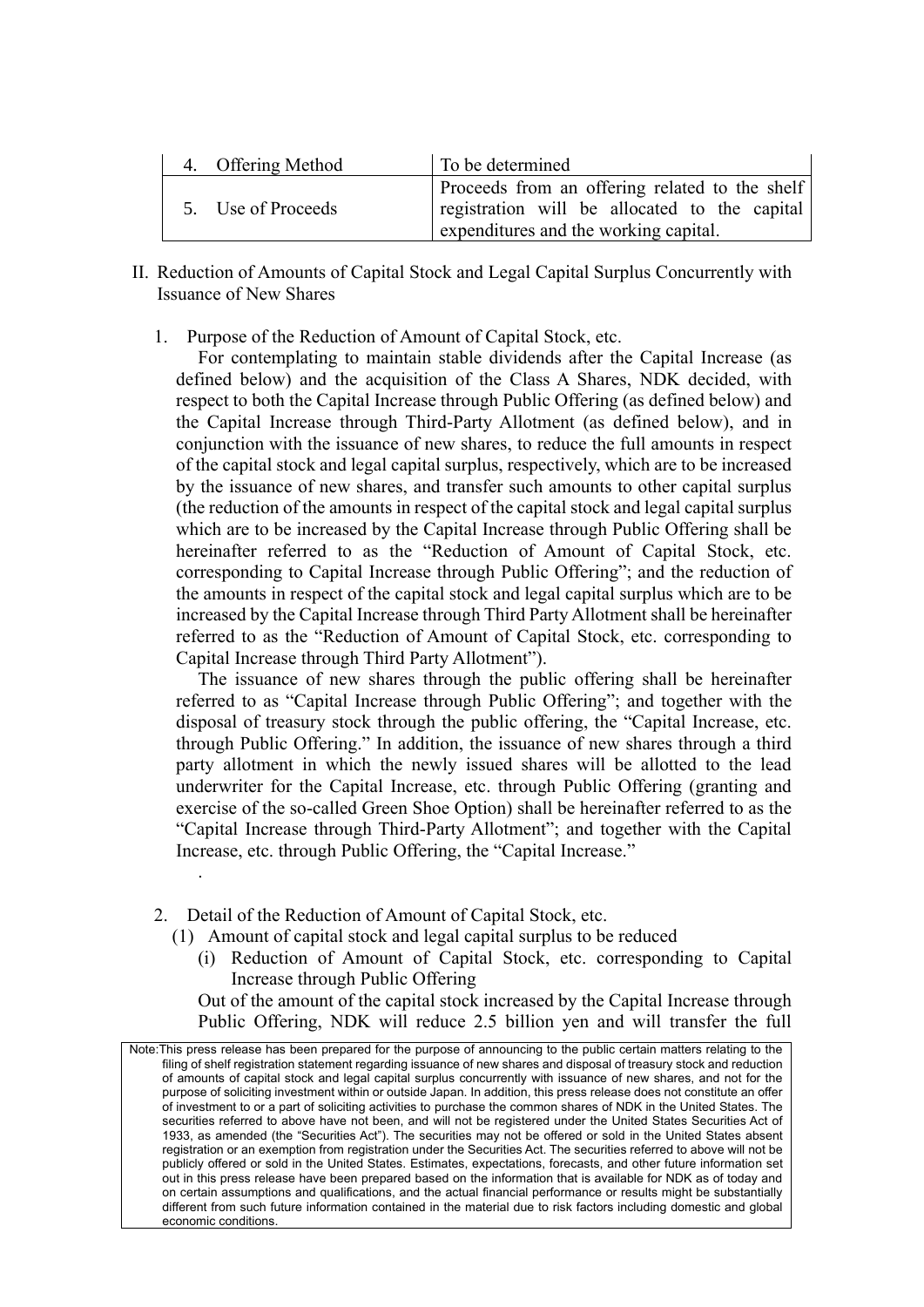amount to other capital surplus (provided, however, that the amount of the capital stock concurrently increased by the Capital Increase through Public Offering is below 2.5 billion yen, such amount will apply. Since such reduction is conducted within the limits of the amount to be increased by the issuance of new shares by the Capital Increase through Public Offering, the amount of capital stock after the effective date will not be below the capital stock before the effective date). In addition, out of the amount of the legal capital surplus increased by the Capital Increase through Public Offering, NDK will reduce 2.5 billion yen and will transfer the full amount to other capital surplus (provided, however, that the amount of the legal capital surplus concurrently increased by the Capital Increase through Public Offering is below 2.5 billion yen, such amount will apply. Since such reduction is conducted within the limits of the amount to be increased by the issuance of new shares by the Capital Increase through Public Offering, the amount of legal capital surplus after the effective date will not be below the legal capital surplus before the effective date).

(ii) Reduction of Amount of Capital Stock, etc. corresponding to Capital Increase through Third Party Allotment

Out of the amount of the capital stock increased by the Capital Increase through Third Party Allotment, NDK will reduce 375 million yen and will transfer the full amount to other capital surplus (provided, however, that the amount of the capital stock concurrently increased by the Capital Increase through Third Party Allotment is below 375 million yen, such amount will apply. Since such reduction is conducted within the limits of the amount to be increased by the issuance of new shares by the Capital Increase through Third Party Allotment, the amount of capital stock after the effective date will not be below the capital stock before the effective date.)

In addition, out of the amount of the legal capital surplus increased by the Capital Increase through Third Party Allotment, NDK will reduce 375 million yen and will transfer the full amount to other capital surplus (provided, however, that the amount of the legal capital surplus concurrently increased by the Capital Increase through Third Party Allotment is below 375 million yen, such amount will apply. Since such reduction is conducted within the limits of the amount to be increased by the issuance of new shares by the Capital Increase through Third Party Allotment, the amount of legal capital surplus after the effective date will not be below the legal capital surplus before the effective date.)

(2) Method of reduction of amounts of capital stock and legal capital surplus After implementing the reduction of the amounts of the capital stock and the legal capital surplus as stated above in accordance with the provisions of Article

Note:This press release has been prepared for the purpose of announcing to the public certain matters relating to the filing of shelf registration statement regarding issuance of new shares and disposal of treasury stock and reduction of amounts of capital stock and legal capital surplus concurrently with issuance of new shares, and not for the purpose of soliciting investment within or outside Japan. In addition, this press release does not constitute an offer of investment to or a part of soliciting activities to purchase the common shares of NDK in the United States. The securities referred to above have not been, and will not be registered under the United States Securities Act of 1933, as amended (the "Securities Act"). The securities may not be offered or sold in the United States absent registration or an exemption from registration under the Securities Act. The securities referred to above will not be publicly offered or sold in the United States. Estimates, expectations, forecasts, and other future information set out in this press release have been prepared based on the information that is available for NDK as of today and on certain assumptions and qualifications, and the actual financial performance or results might be substantially different from such future information contained in the material due to risk factors including domestic and global economic conditions.